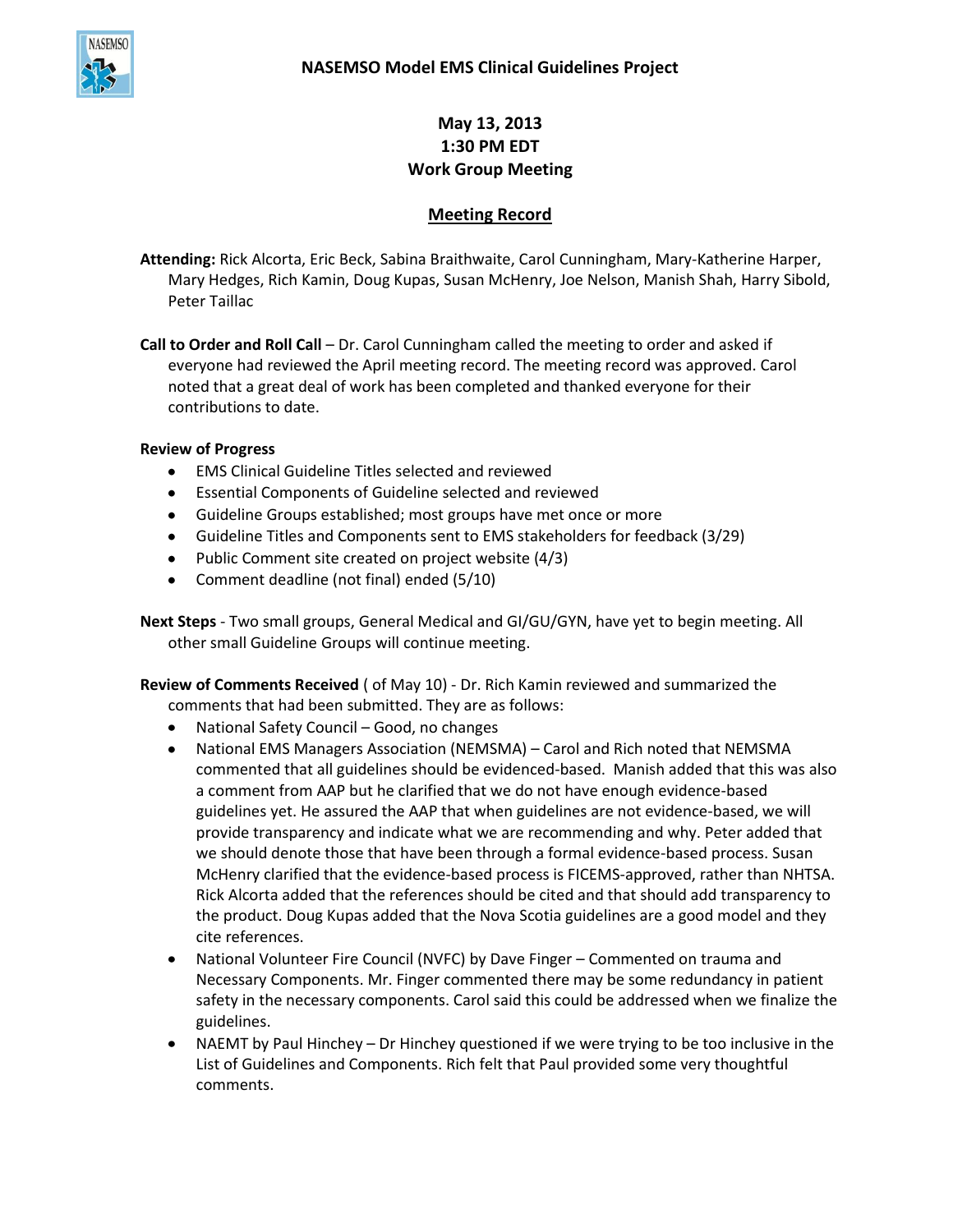

- James Osaki, DDS He submitted comments on dental trauma, which will be referred to the small group on trauma.
- Association of Critical Care Transport (ACCT) Good, one minor change in a title which should be sent to the trauma small group.
- Erik Glassman He felt Blast & Over-pressurization should be separate categories. This will be referred to the trauma small group.
- Vincent McGregor (Fairfax Community College) He referenced the List of Guideline Titles and made a good point, but it may result in too lengthy of a document.
- American Academy of Pediatrics (AAP) Manish provided a summary of comments regarding pediatric matters. He explained how he solicited feedback at the recent national EMSC meeting where he convened interested parties and reviewed the documents. He stated that people felt strongly about adding a guideline related to abuse (child, domestic, sexual, elder, etc). Drowning/Near Drowning was also requested to be included. Both of these had been on our secondary list and Manish suggested perhaps they should be moved to the primary list. He said there were folks in the room who had been involved in the NHTSA EBG process and transparency was heavily emphasized. Manish explained that we were not using the EBG process, which they understood but wanted that clarified in the end product. Rich suggested adding the abuse guideline given the sentiment expressed. Manish felt there are some things that could be stated although they may be general, such as preserving evidence at the scene and the duty to report suspected abuse. Carol agreed, noting that given the recent events in Cleveland, heightened awareness of abuse, including human trafficking, is important. Mary asked who would write the guideline. While it is typically trauma, the topic is broader than that and could be handled separately. Carol suggested adding the topic to the workload of the Universal Care small work group especially considering the current workload of the Trauma small work group. Manish said he would be glad to take the lead and begin drafting it, at least from the pediatric perspective. He will ask others for additional information on elder and non-pediatric abuse.

### **Making Changes Based on Comments**

Doug Kupas asked if additional comments are to be expected or if we will now finalize the list of guideline titles. He stated, and Carol agreed, that the sooner we finalize the list of guidelines, the better prepared we will be able to proceed. Mary Hedges said she has heard from some individuals and organizations that they still plan to comment, and she informed at least one organization that it had until July 25 to submit comments (assuming final decisions would be made at the July 30 meeting in Minneapolis). Rich Kamin suggested moving forward but still allowing comments to be considered at the meeting in Minneapolis in July. Peter asked if the whole group will be making the decision on list of guidelines or if the small groups will decide. Carol and Rich suggested the small groups make a decision on which guidelines to add. It was recommended by Peter and Carol that we respond to the individuals who commented following the meeting in July. Sabina agreed that the trauma small group can make decisions on the trauma comments and report to the full group in July.

#### **Drafting the Guidelines**

Joe Nelson said his two small groups are using the template but will not be using a format yet. The guidelines can be cut and pasted into a format later. Peter Taillac agreed and said the template has been helpful. Mary will resend a copy of the template to everyone.

#### **Guideline Group Reports**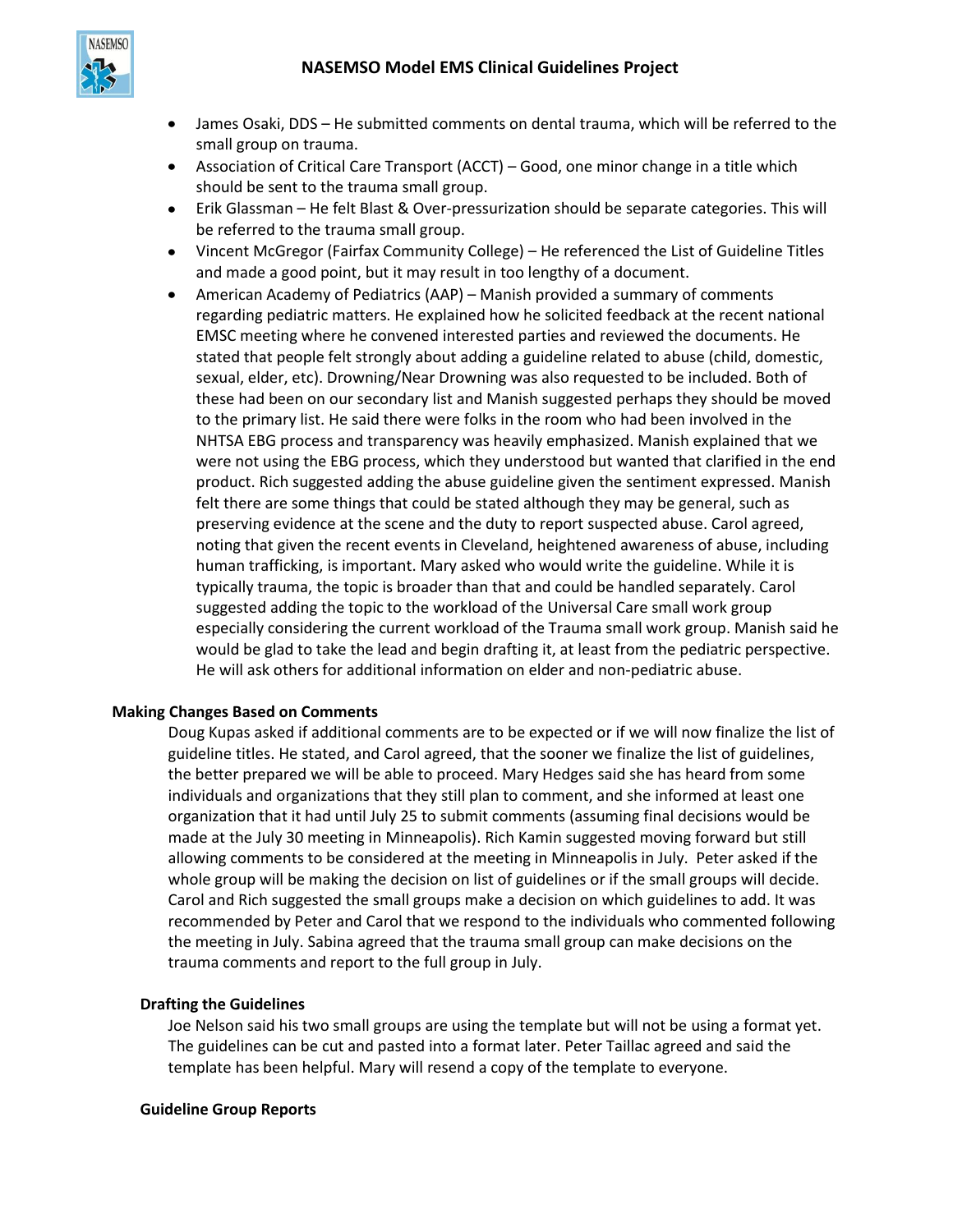

- Cardiovascular Eric Beck, Mary-Katherine Harper, **Joe Nelson**, Matt Sholl Joe Nelson reported that they met in April and will meet again at the end of May.
- General Medical/Other Carol Cunningham, Tony DeMond, Doug Kupas, Manish Shah, **Allen Yee.** Allen Yee was unable to join the meeting today. The General Medical small group has not yet met.
- GI/GU/GYN Eric Beck, Rich Kamin, **Doug Kupas.** Doug said this small group has not yet met but plans to do so.
- Pediatric-specific **Brian Moore, Manish Shah.** Manish said he and Brian solicited volunteers and they have a group of five AAP members who will be drafting the pediatric specific guidelines and reviewing other guidelines for the pediatric component. They were waiting on the finalization of the guidelines and components. Now that that is complete, they will proceed with drafting. He asked that guidelines be sent to him as completed and his group will review the pediatric components.
- Respiratory Bill Gerard, Eric Beck, Mary-Katherine Harper, **Joe Nelson**, Allen Yee. Joe Nelson said the respiratory group met in April and will meet again at the end of May. He holds the cardiovascular small group meeting and the respiratory group meeting back to back on the same day.
- $\bullet$ Resuscitation - **Eric Beck**, Rich Kamin, Matt Sholl, Allen Yee. Eric Beck said the work group had its first meeting. They have divided the guidelines among members and plan to have drafts for review at the Minneapolis meeting.
- Toxins/Environmental **Rick Alcorta**, Tony DeMond, Carol Cunningham, Matt Sholl, Harry Sibold. Rick Alcorta reported they have done a fair amount of background literature justification. He hopes to have drafts by the next meeting.
- Trauma (head, multi-system, spine, thorax, extremity, amputation, eye) Sabina  $\bullet$ Braithwaite, Eileen Bulger, Tony DeMond, Jeff Salomone, **Peter Taillac.** Peter Taillac said they have first drafts of all of their topics and will be ready to send them for review on the pediatric components. He credited Sabina for the organization and productivity of the group. He noted that the only group member who has not participated is Jeff Salomone, but that Eileen Bulger, the ACS alternate, has been very involved.
- Universal/General Care Carol Cunningham, **Bill Gerard.** Carol reported that Bill Gerard has  $\bullet$  . been challenged with some major health issues with additional surgery expected; however she has shared some universal care protocols with him that he is planning on using as a resource.
- **Disclosure Reminder** Carol reminded members who have not yet submitted disclosure statements to do so. They have been received from Alcorta, Bulger, Cunningham, DeMond, Gerard, Harper, Kamin, Kupas, Nelson, Sholl, and Sibold. The disclosure statement will be redistributed to the workgroup members who have not completed this important task.
- **Face-to-Face Workgroup Meeting –** Mary reported that she has heard from everyone regarding their plans to attend the July 30-Aug 1, 2013 meeting in Minneapolis, MN. The hotel has issued confirmation numbers for all, which she will forward to each person attending.
- **Questions / Other Considerations** The question was asked if Dr. Salomone intends to attend the meeting in Minneapolis, to which Mary indicated he submitted his hotel reservation to her. It was noted that the ACS alternate, Eileen Bulger, has been actively participating in the trauma small group and submitted her drafts and that Dr. Salomone has not participated yet. It was